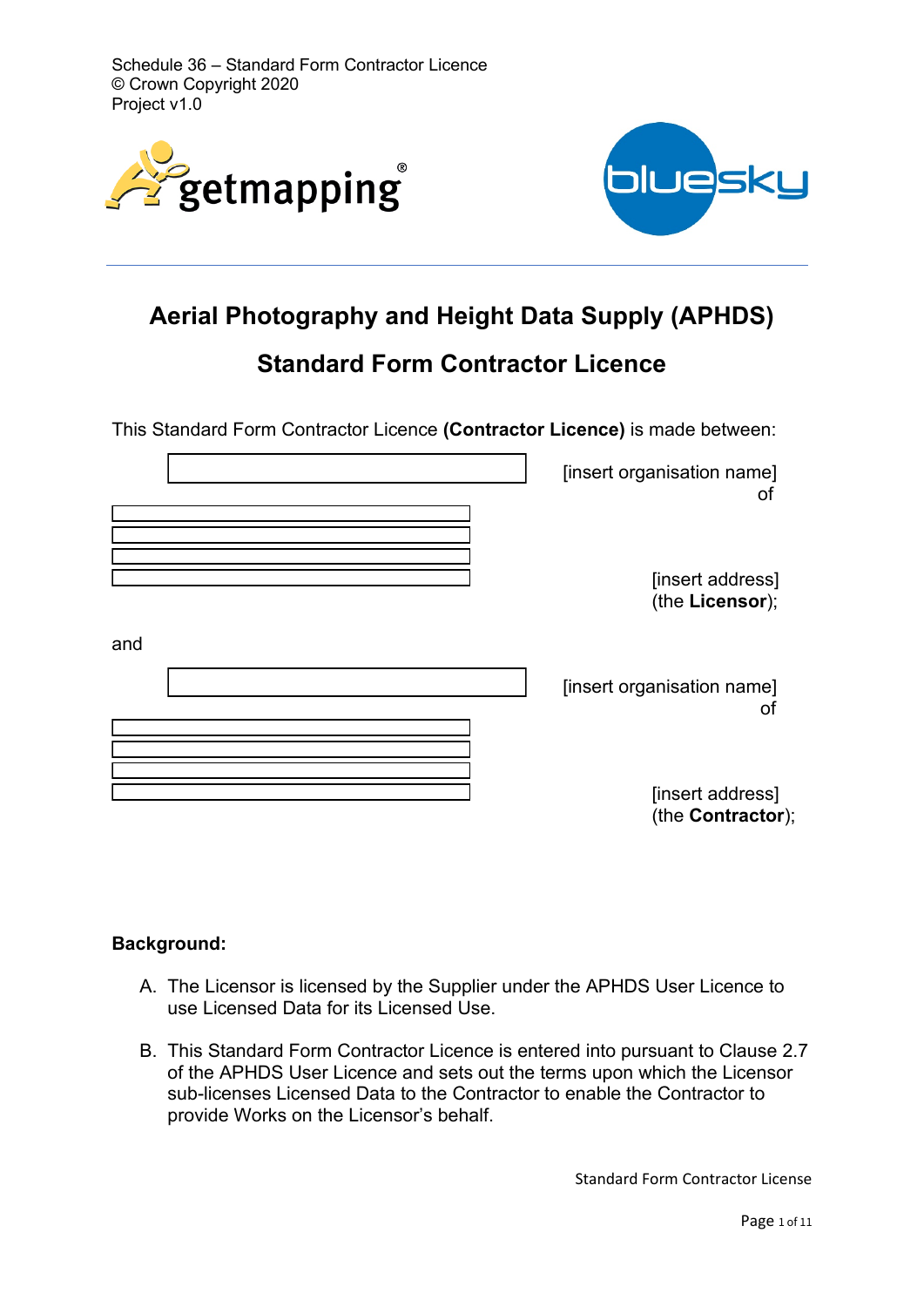# **Agreed Terms:**

# **1. Definitions & interpretations**

1.1.The following definitions apply in this Contractor Licence:

| <b>Expression</b>                         | <b>Meaning</b>                                                                                                                                                                                                                                                                                                     |  |
|-------------------------------------------|--------------------------------------------------------------------------------------------------------------------------------------------------------------------------------------------------------------------------------------------------------------------------------------------------------------------|--|
| <b>APHDS User Licence</b>                 | means the licence between the Supplier and the<br>Licensor;                                                                                                                                                                                                                                                        |  |
| <b>Commencement Date</b>                  | has the meaning given to it in Clause 2.1                                                                                                                                                                                                                                                                          |  |
| Data                                      | means any text, graphic, image, audio and/or visual<br>material, software, data, database content or other<br>multimedia content, information and material;                                                                                                                                                        |  |
| <b>IPR</b>                                | means intellectual property rights, including copyright,<br>patent, trade mark, design right, database rights, trade<br>secrets, know how, rights of confidence and all other<br>similar rights anywhere in the world whether or not<br>registered and including applications for registrations<br>of any of them; |  |
| <b>Licensed Data</b>                      | means particular Supplier Data that is both:                                                                                                                                                                                                                                                                       |  |
|                                           | (a) licensed by the Supplier to the Licensor under<br>the APHDS User Licence; and                                                                                                                                                                                                                                  |  |
|                                           | $(b)$ either:                                                                                                                                                                                                                                                                                                      |  |
|                                           | (i) provided to the Contractor under Clause 5.5;<br>or                                                                                                                                                                                                                                                             |  |
|                                           | (ii) which the Licensor notifies to the Contractor<br>in writing is to be considered as Licensed Data<br>for the purposes of Clause 5.5;                                                                                                                                                                           |  |
| <b>Licensed Use</b>                       | means the Licensor's permitted use of the Licensed<br>Data under the APHDS User Licence;                                                                                                                                                                                                                           |  |
| <b>Login Details</b>                      | means the unique identifiers assigned to the Licensor<br>when it entered into the APHDS User Licence enabling<br>access to the On-Line Ordering Service;                                                                                                                                                           |  |
| <b>On-Line Ordering</b><br><b>Service</b> | means the service accessed by entering the Licensor's<br>Login Details where indicated on the Supplier's<br>Website;                                                                                                                                                                                               |  |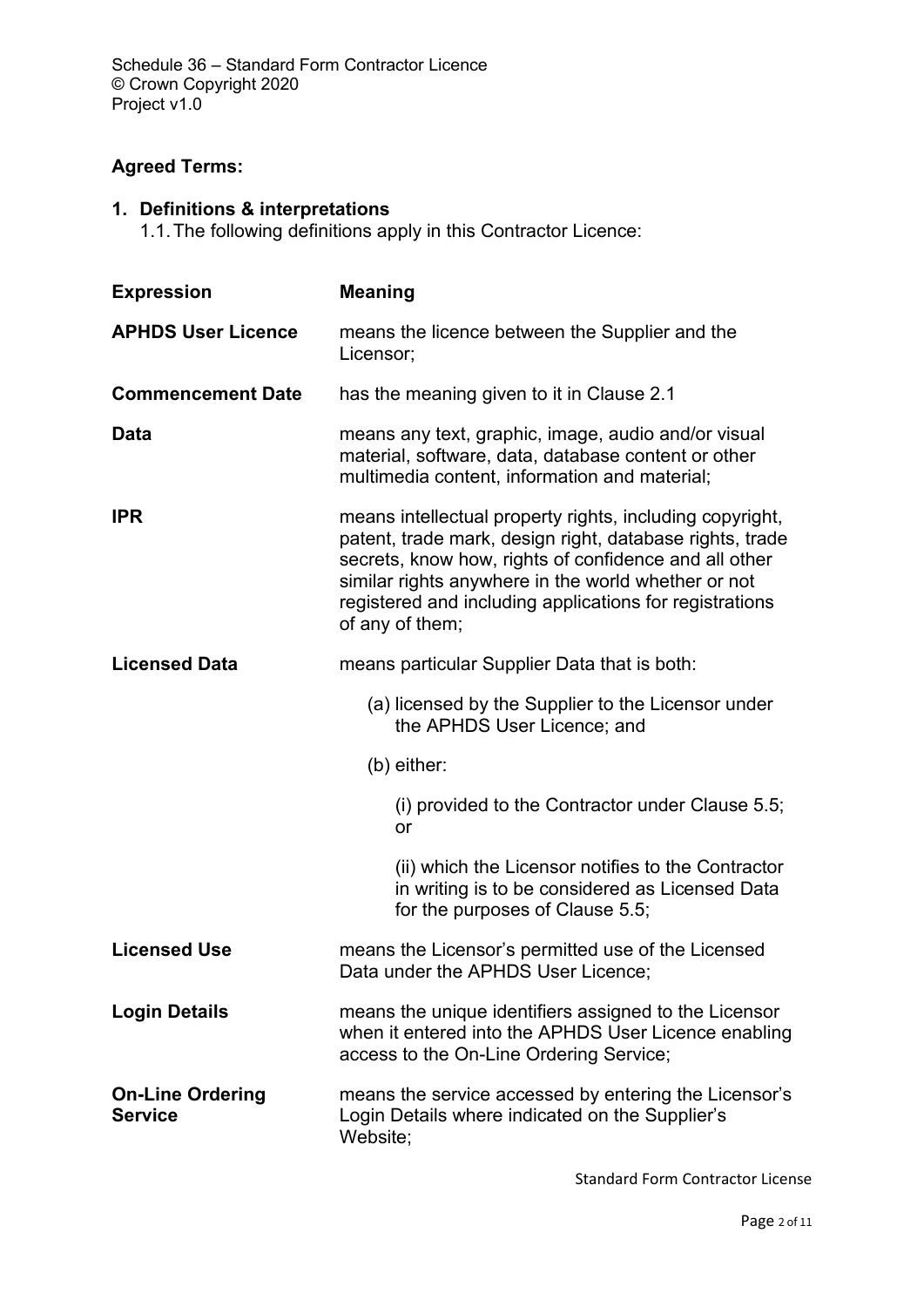Schedule 36 – Standard Form Contractor Licence © Crown Copyright 2020 Project v1.0

| <b>Supplier</b>               | means [insert name of Supplier];                                                                                                                                                                                             |  |
|-------------------------------|------------------------------------------------------------------------------------------------------------------------------------------------------------------------------------------------------------------------------|--|
| <b>Supplier Data</b>          | means Data (including Licensed Data) which the<br>Supplier owns or which we license from a third party;                                                                                                                      |  |
| <b>Supplier Website</b>       | means the website [https://apgb.blueskymapshop.com]<br>or such other website as the Supplier determines from<br>time to time;                                                                                                |  |
| <b>Style Guide</b>            | means the then current version of the style guide<br>available on the Supplier's website including electronic<br>artwork and requirements as to the use of<br>acknowledgements of copyright and database right<br>ownership; |  |
| <b>Term</b>                   | means the period specified in Clause 2.1;                                                                                                                                                                                    |  |
| <b>Third Party Contractor</b> | means a third party engaged and licensed by the<br>Licensor pursuant to Clause 2.7.6 of the APHDS User<br>Licence;                                                                                                           |  |
| <b>Third Party Works</b>      | means either:                                                                                                                                                                                                                |  |
|                               |                                                                                                                                                                                                                              |  |
|                               | (a) a tender by a Third Party Contractor to supply<br>goods or services to the Licensor; or                                                                                                                                  |  |
|                               | (b) the actual supply of goods or services to the<br>Licensor by a Third Party Contractor;                                                                                                                                   |  |
| <b>Updates</b>                | means the updates, revisions and modifications to<br>Licensed Data which the Supplier may provide (or<br>provide access to) from time to time;                                                                               |  |
| <b>Works</b>                  | means either:                                                                                                                                                                                                                |  |
|                               | (a) a tender by the Contractor to supply goods or<br>services to the Licensor; or                                                                                                                                            |  |

- 1.1.1 In this Contractor Licence, unless the context otherwise requires:
- 1.1.2 words in the singular include the plural and vice versa;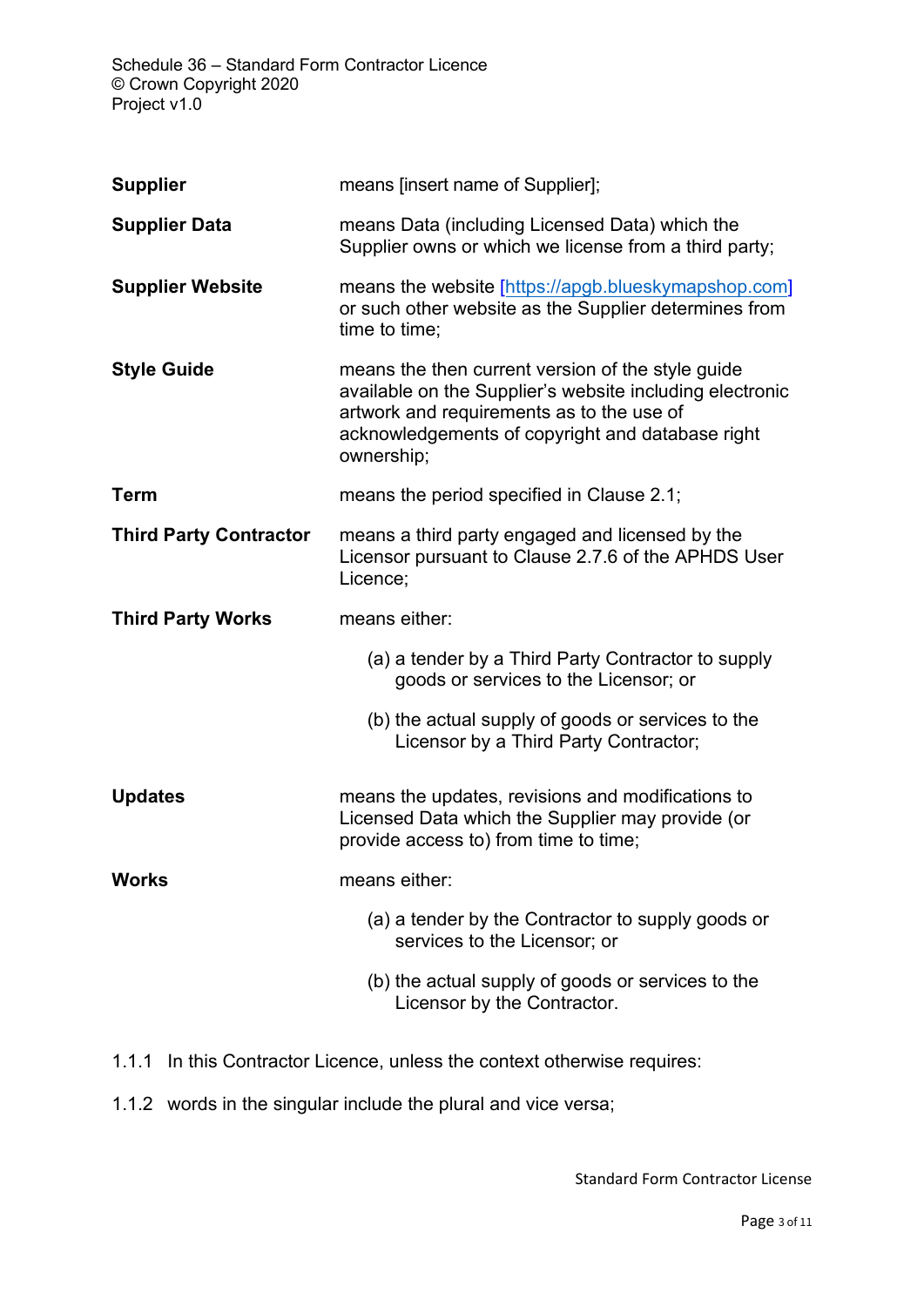1.1.3 references to: a) a Clause are to a clause of this Contractor Licence; b) a party are to a party to this Contractor Licence; and c) a statute or statutory provision include any amendment, extension or re-enactment of such statute or provision.

#### **2. Commencement, Term and Termination**

2.1.This Contractor Licence shall commence on the date on which the second party in time signs this Contractor Licence (**Commencement Date**), and shall, unless terminated earlier in accordance with Clause 6, expire upon the Contractor completing the provision of the Works, (such period being the **Term**).

#### **3. Grant of sub-licence**

- 3.1.In consideration of the Contractor providing the Works and the payment of £1 by the Contractor to the Licensor (receipt of which is hereby acknowledged), the Licensor hereby grants the Contractor, for the Term, a non-exclusive, non-transferrable, revocable sub-licence, to use the Licensed Data for the Licensor's (and not the Contractor's) Licensed Use solely for the purpose of providing the Works. The Licensor shall notify the Contractor in writing of the terms of the Licensor's Licensed Use prior to or at the same time as the commencement of this Contractor Licence.
- 3.2.The Contractor may not use the Licenced Data in any way or for any purpose other than as expressly set out in Clause 3.1.
- 3.3.Apart from the Contractor, no person, firm or organisation (including without limitation any group company or affiliate) is granted any rights under this Contractor Licence.
- 3.4.This Contractor Licence does not give the Contractor the right to sub-license, distribute, sell or otherwise make available the Licensed Data to third parties, other than:
	- 3.4.1. as permitted by Clauses 5.3 and 5.6; and
	- 3.4.2. where the Contractor is making the Licensed Data available to a third party on behalf of the Licensor pursuant to the Contractor's appointment by the Licensor as a data management services provider and, for the avoidance of doubt, only in accordance with the Licensor's Licensed Use.

#### **4. Obligations of Contractor**

4.1.The Contractor shall: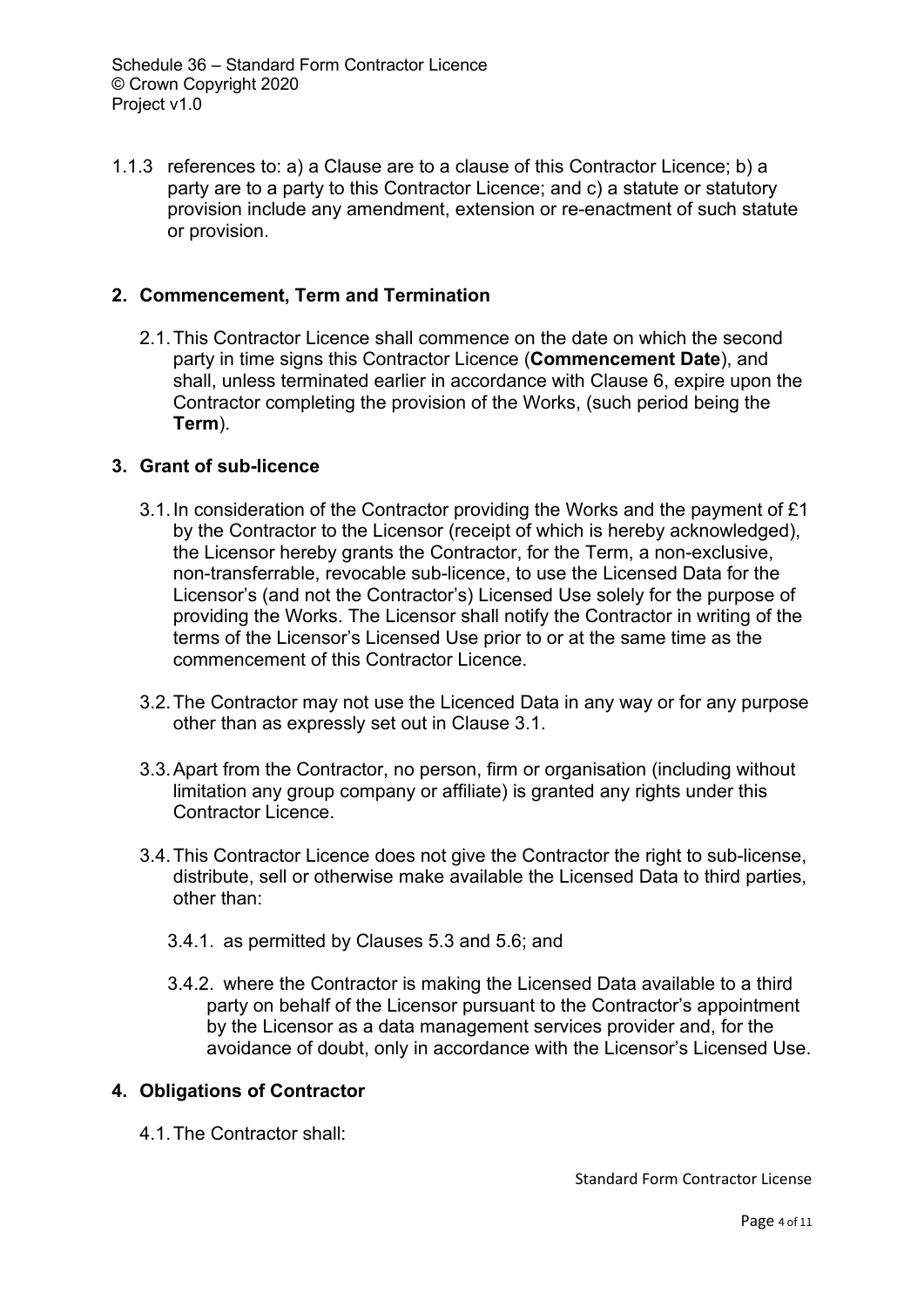- 4.1.1. not use Licensed Data for any illegal, deceptive, misleading or unethical purpose or otherwise in any manner which may be detrimental to the reputation of Licensed Data or any person;
- 4.1.2. use its best endeavours to use adequate technological and security measures the Supplier or the Licensor may reasonably recommend from time to time, to ensure that all Licensed Data, Login Details and any other similar information (such as user names and passwords) which the Licensor provides the Contractor and which the Contractor holds or is responsible for are secure from unauthorised use or access;
- 4.1.3. notify the Licensor and/or the Supplier as soon as it suspects any infringement of the Supplier's IPR or any unauthorised use of Login Details and any other similar information (such as user names and passwords) and give the Licensor and the Supplier all reasonably required assistance in pursuing any potential infringement or remedying any unauthorised use; and
- 4.1.4. ensure that acknowledgements of copyright and database right ownership are included in a conspicuous position in all copies of Licensed Data in compliance with the Style Guide.

### **5. Access to Licensed Data**

- 5.1.Nothing in this Contractor Licence shall oblige the Licensor to provide the Contractor with Licensed Data (including any part or Update thereof). If, at the Licensor's discretion, it does provide (or provide access to) such Licensed Data, it shall only provide such Licensed Data necessary for the Contractor to provide the Works and shall do so at a time, frequency and on a medium of the Licensor's choosing.
- 5.2.Prior to or upon the Contractor receiving Licensed Data (whether from the Licensor or a Third Party Contractor pursuant to Clause 5.3), the Licensor will inform the Contractor in writing of the scope of the Licensor's Licensed Use.
- 5.3.The Licensor shall have access to the On-line Ordering Service and, under the APHDS User Licence, shall be given Login Details which at its sole discretion to pass onto the Contractor. The Contractor, using such Login Details, shall be entitled to access the On-Line Ordering Service, and receive copies of the Licensed Data in a digital form, provided that the Contractor complies with its obligations in Clauses 4.1.2 and 4.1.3 above.
- 5.4.In giving the Login Details pursuant to Clause 5.3, the Licensor may share the Contractor's personal data, such as their name, address and email addressed collected at account registration, with Supplier for the purposes of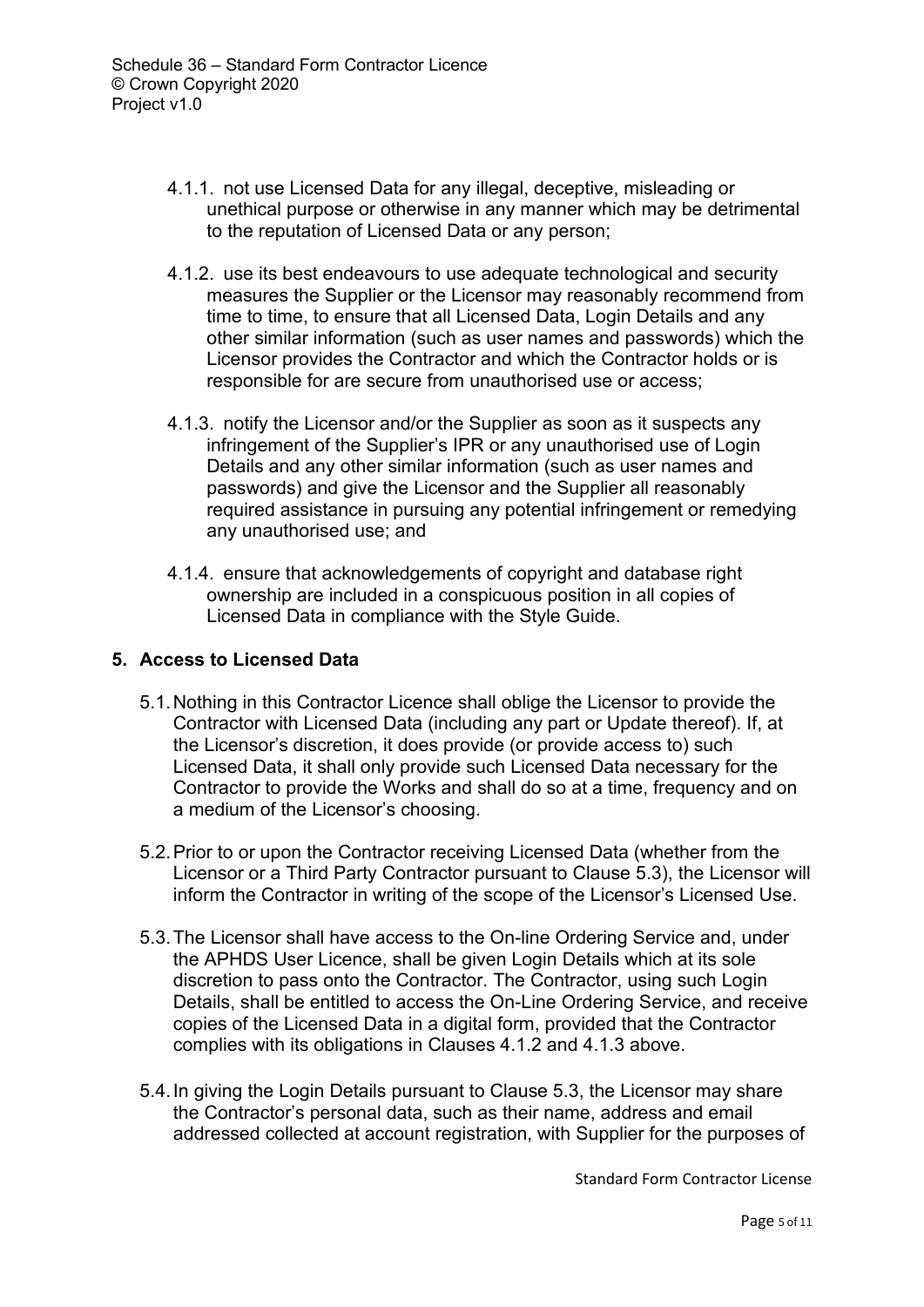monitoring the Contractor's compliance with this Licence and otherwise use the Contractor's personal data in accordance with Supplier's privacy policy which may be found on the Supplier's website and to perform the Licensor's obligations under this licence, the APHDS Licence and as otherwise necessary for its legitimate interests. The Licensor is a controller independent from Supplier with respect to the Contractor's personal data and shall comply with its respective obligations under laws applicable to the privacy of the Contractor's personal data including the General Data Protection Regulation ((EU) 2016/679) (GDPR) and the Data Protection Act 2018 (DPA 2018).

- 5.5.The Contractor shall be entitled to supply and receive copies of the Licensed Data in a digital form to and from Third Party Contractors provided that:
	- 5.5.1. both the Contractor and the Third Party Contractor are licensed by the Licensor for the Licensed Data being supplied and/or received;
	- 5.5.2. the Works and the Third Party Works shall each form part of a larger project or related series of works required by the Licensor;
	- 5.5.3. the Contractor uses the copies of the Licensed Data supplied by the Third Party Contractor solely for the purpose of providing the Works to the Licensor as part of the Licensor's Licensed Use;
	- 5.5.4. the use by the Contractor of the Licensed Data supplied by the Third Party Contractor shall be governed by this Contractor Licence;
	- 5.5.5. the Contractor shall not receive any direct or indirect payment, credit or money's worth for the supply of the Licensed Data to a Third Party Contractor; and
	- 5.5.6. the Contractor shall, prior to supplying any Licensed Data to a Third Party Contractor, obtain written confirmation from the Licensor that:
		- 5.5.6.1. the Third Party Contractor is licensed by the Licensor for the Licensed Data being supplied; and
		- 5.5.6.2. the Works and the Third Party Works each form part of a larger project or related series of works required by the Licensor.
- 5.6.The Contractor shall be entitled to supply paper copies of the Licensed Data (to which it has access) (referred to in this Clause as **Paper Copies**) to any third party provided that the Contractor ensures that:
	- 5.6.1. such third party is engaged to provide:
		- 5.6.1.1. all or part of the Works;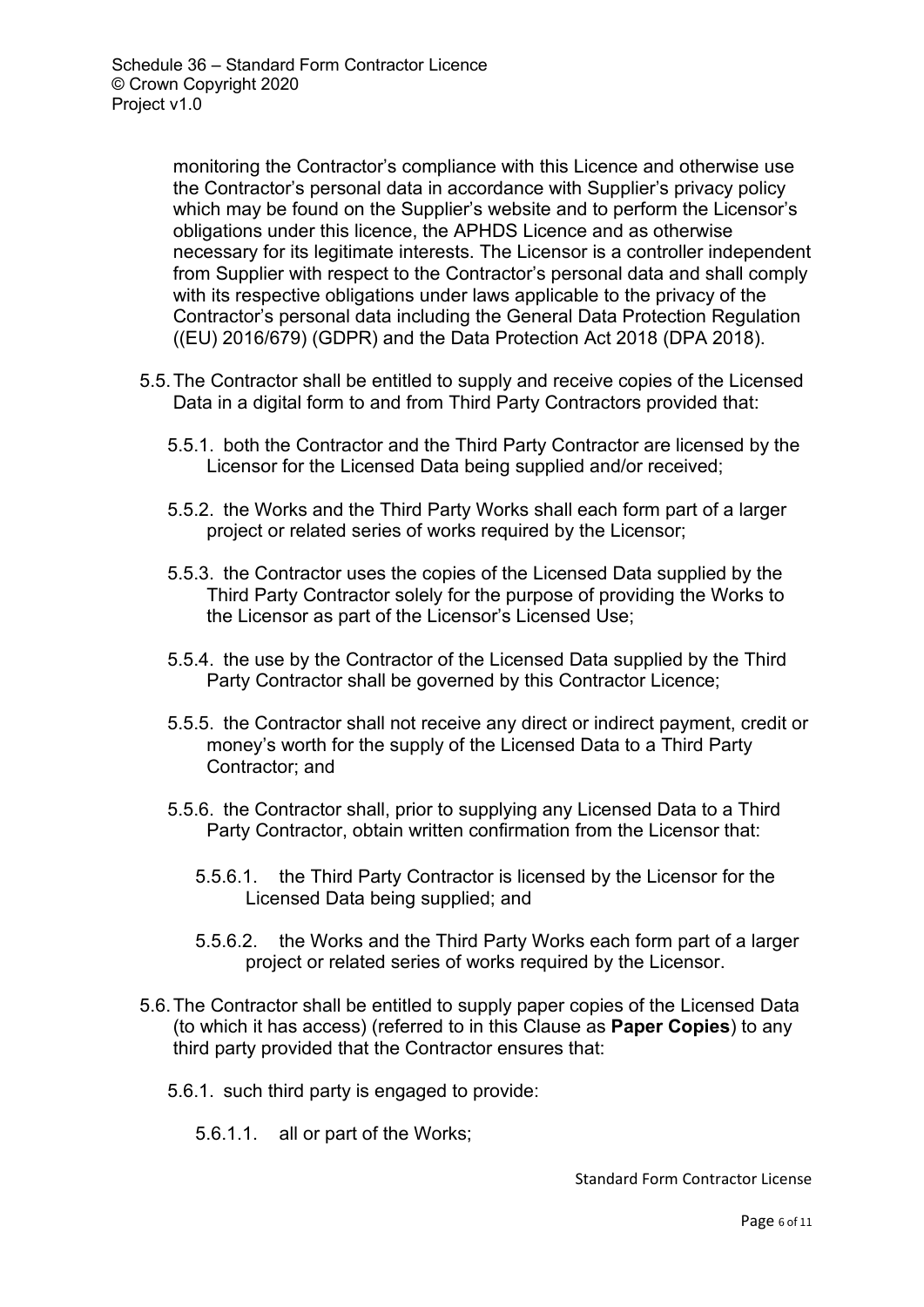- 5.6.1.2. part of a larger project (which also includes the Works); or
- 5.6.1.3. works which, together with the Works, are part of a series of works required by the Licensor; and
- 5.6.1.4. uses the Paper Copies solely for the purpose of providing 5.6.1.1, 5.6.1.2, or 5.6.1.3 above to the Licensor for its Licensed Use;
- 5.6.2. the Paper Copies supplied only cover an area that is proportionate to the amount of the Works that the third party is engaged to provide;
- 5.6.3. such third party is not permitted to and shall not copy, sub-license, distribute, sell or otherwise make available the Paper Copies to third parties in any form;
- 5.6.4. the Contractor recovers or procures the destruction of all such Paper Copies immediately upon
	- 5.6.4.1. completion of the works provided by the third party as referred to in Clause5.6.1; or
	- 5.6.4.2. expiry or termination of this Contractor Licence, whichever is the sooner, and the Contractor shall provide, at the Licensor's request, a sworn statement by a duly authorised person that it has complied with this Clause;
- 5.6.5. the Contractor shall not receive any direct or indirect payment, credit or money's worth for the supply of Paper Copies; and
- 5.6.6. the Paper Copies supplied by the Contractor are clearly marked in accordance with Clause 4.1.4 and contain a statement stipulating that the recipient is permitted to use the Paper Copies solely for the purpose of assisting them with the delivery to the Licensor of the works they are engaged to deliver (as referred to in Clause 5.6.1 above).

### **6. Termination**

- 6.1.Either party may terminate this Contractor Licence with immediate effect at any time by giving notice to the other party in writing.
- 6.2.This Contractor Licence will terminate automatically with immediate effect in the event that the APHDS User Licence is terminated or expires.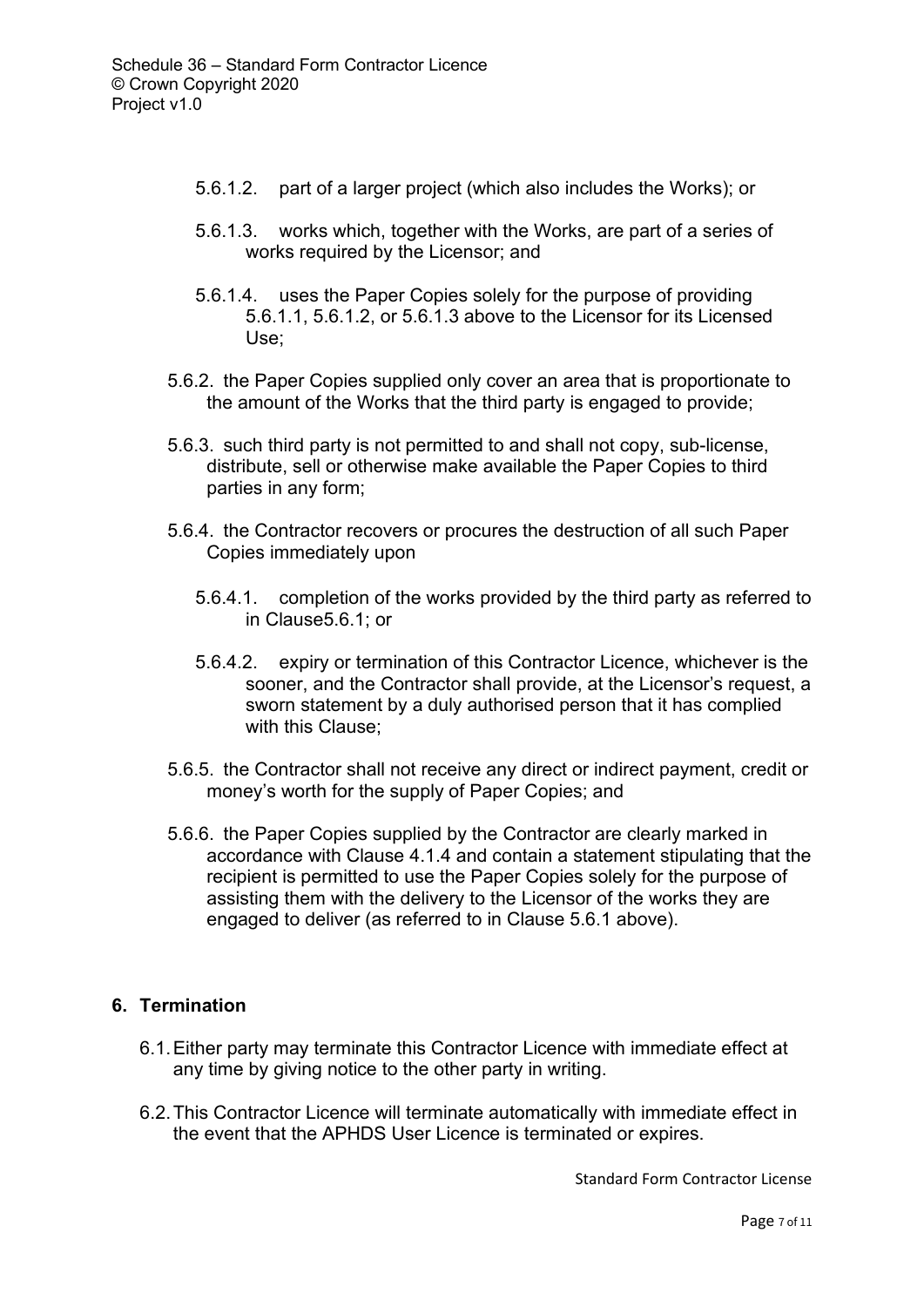6.3.The Licensor will inform the Contractor of such termination as soon as practicable following such termination.

## **7. Effect of Termination or Expiry**

- 7.1.In the event of termination or expiry of this Contractor Licence:
	- 7.1.1. the Contractor shall within 30 days of such termination or expiry destroy (or at the Supplier's or the Licensor's option return) all the Licensed Data in any media which it holds or for which it is responsible (including any Licensed Data embedded in any other material, and any Paper Copies) and provide, at the Supplier's or the Licensor's request, a sworn statement by a duly authorised person that it no longer holds any Licensed Data (or Login Details or similar details) other than in accordance with Clause 7.1.2;
	- 7.1.2. subject to Clauses 7.2 and 7.3, the Contractor may retain Licensed Data in an archive following termination or expiry of this Contractor Licence for the sole purpose of addressing a complaint or challenge from a regulator or other third party regarding the Contractor's use of such Licensed Data during the Term; and
	- 7.1.3. the Contractor shall cease to be entitled to use any Login Details provided by Licensor in order to access the On-Line Ordering Service (or passwords or similar details provided in order to access any other on-line ordering service made available from time to time by the Supplier).
- 7.2.The Contractor's rights under Clause 7.1.2 are on condition that:
	- 7.2.1. they do not apply to Licensed Data including third party IPR;
	- 7.2.2. the Contractor shall not disclose Licensed Data retained under Clause 7.1.2 to any regulator or other third party except to the extent necessary for the relevant purpose and in paper or read-only electronic format only;
	- 7.2.3. the Contractor must store such Licensed Data separately from any other Supplier Data which the Contractor holds;
	- 7.2.4. subject to Clause 11, neither the Licensor nor the Supplier shall have any liability in respect of the Contractor's use of such Licensed Data following termination or expiry of this Contractor Licence; and
	- 7.2.5. no archive rights shall be granted under Clause 7.1.2 if, on termination / expiry of this Contractor Licence: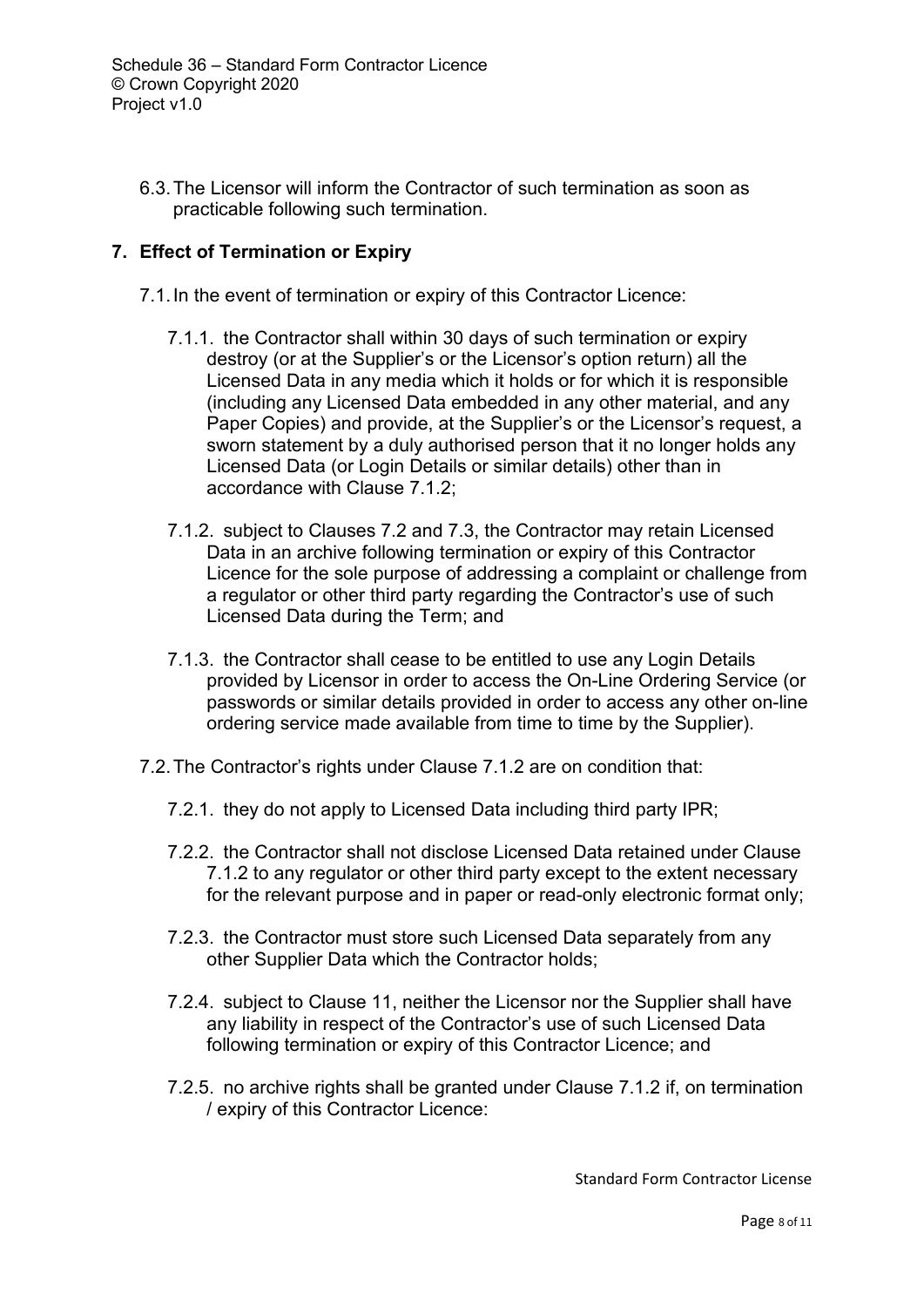- 7.2.5.1. the Contractor is in breach of the Contractor Licence;
- 7.2.5.2. the Contractor has ceased to carry on business;
- 7.2.5.3. the Contractor becomes insolvent, is threatened with insolvency, or has undergone a change of control of its business other than for the purpose of a bona fide internal group restructuring;
- 7.3.The Licensor and/or the Supplier may terminate the Contractor's right under Clause 7.1.2 at any time in the event that the Contractor:
	- 7.3.1. uses or discloses the relevant Licensed Data other than strictly in accordance with this Clause 7; or
	- 7.3.2. breaches any surviving term of this Contractor Licence, in which event the Contractor shall comply with an obligation equivalent to Clause 7.1.1 in respect of such Licensed Data.
- 7.4.Those Clauses intended to survive termination or expiry (including, without limitation, Clauses 1, 4.1.2, 4.1.3, 5.6.4, 6.2, 7, 9, 10, and 11 to 15) shall continue in full force and effect notwithstanding such termination or expiry.

#### **8. Variation**

- 8.1.The Licensor shall be entitled to vary this Contractor Licence with immediate effect by giving notice in writing to the Contractor.
- 8.2.If the Contractor is not entitled to use specific Licensed Data as a result of the variation of this Contractor Licence in accordance with Clause 8.1, then this shall be treated as a termination in part in relation to that specific Licensed Data and the Contractor shall comply with an obligation equivalent to Clause 7.1.1 with respect to such Licensed Data.

#### **9. Auditing**

- 9.1.Upon the Supplier's or the Licensor's written request, the Contractor shall provide written evidence of compliance with its obligations under this Contractor Licence.
- 9.2.The Contractor shall maintain accurate and complete records of its use of the Licensed Data. The Supplier and/or the Licensor (and their respective representatives) have the right on reasonable notice during business hours to enter the Contractor's premises and to inspect and audit its systems, operations and all supporting documentation to ensure the Contractor's compliance with this Contractor Licence and to take copies of any necessary records. The Contractor shall, at its expense, make appropriate employees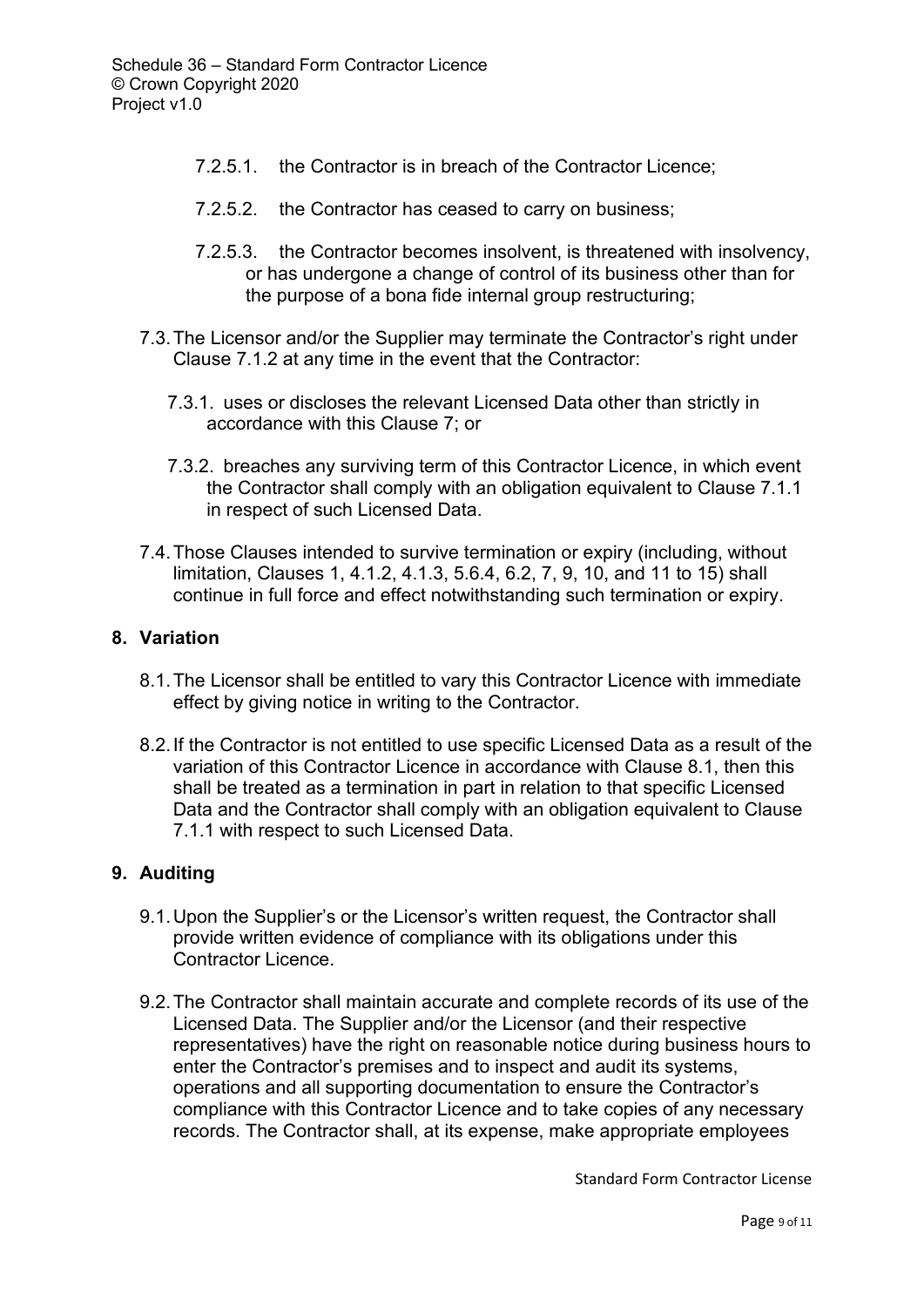and facilities available to provide the Supplier and/or the Licensor with all reasonable assistance to enable such inspection, auditing and copying to take place.

9.3.The Contractor will comply with reasonable measures stipulated by the Supplier or the Licensor as a result of any audit.

### **10.Warranties**

10.1. The Licensor and the Supplier exclude to the fullest extent permissible by law all express or implied warranties.

### **11.Liabilities**

- 11.1. Nothing in this Contractor Licence shall exclude or limit either party's (or, if applicable, the Supplier's) liability for:
	- 11.1.1. death or personal injury to the extent it results from its negligence, or that of its employees or agents; or
	- 11.1.2. fraud or fraudulent misrepresentation.
- 11.2. The Contractor acknowledges that the Supplier shall have no liability whatsoever in respect of its use of the Licensed Data.
- 11.3. Subject to Clause 11.1, the Contractor will indemnify the Licensor against all and any loss, liability, costs (including without limitation legal costs), claims, damages or expenses for which the Licensor may become liable to the Supplier arising out of any breach by the Contractor of any of the provisions of this Contractor Licence or the use by the Contractor of the Licensed Data. Nothing in this Contractor Licence shall exclude or limit the Contractor's liability under this indemnity.
- 11.4. Subject to Clauses 11.1 and 11.3, the total aggregate liability of either party in respect of any loss or damage suffered by the other party and arising out of or in connection with this Contractor Licence, whether in contract, tort (including negligence) or for breach of statutory duty or in any other way, shall not exceed £…………… [*NOTE - figure to be inserted by the APHDS User on a case by case basis. A useful starting point when considering the appropriate amount of the cap, is often the estimated total fees which will be payable under the Contractor Licence or, if the Contractor Licence is expected to run for several years, it may be more appropriate to cap liability at aggregate annual fees. If required, the APHDS User should of course take its own legal advice on this provision*].